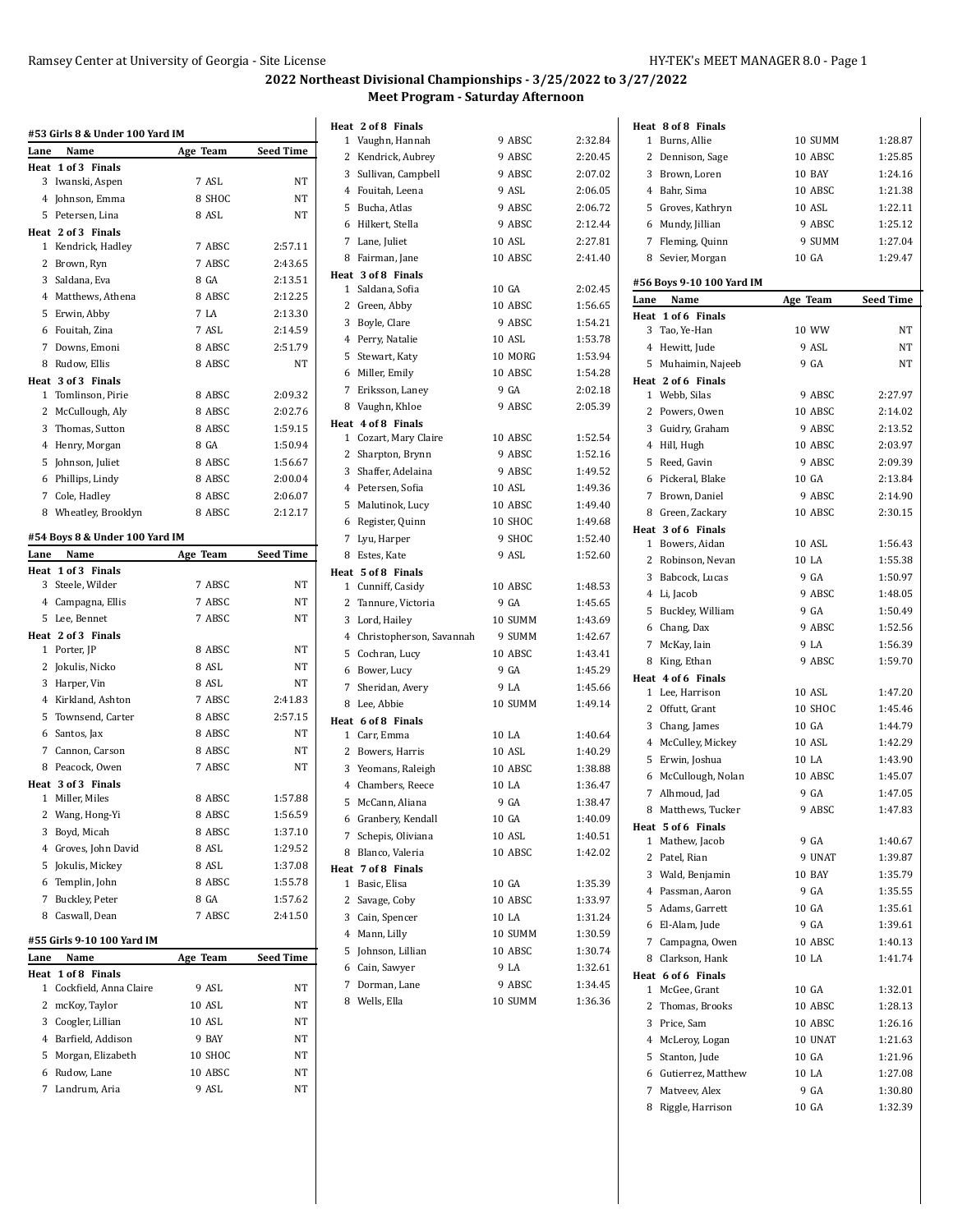|      | #57 Girls 8 & Under 25 Yard Freestyle |          |           |
|------|---------------------------------------|----------|-----------|
| Lane | Name                                  | Age Team | Seed Time |
| Heat | 1 of 4 Finals                         |          |           |
| 1    | Tao, Ja-Ming                          | 6 WW     | NΤ        |
|      | 2 Kendrick, Hadley                    | 7 ABSC   | NT        |
|      | 3 Dunlap, Ella Coraline               | 8 ABSC   | NΤ        |
|      | 4 Kirkland, Bradlee                   | 7 ABSC   | 43.57     |
|      | 5 Gonzalez, Emma                      | 6 GA     | 44.90     |
|      | 6 Pittman, Cora Jane or Cora or       | 8 ABSC   | ΝT        |
|      | 7 Hawthorn, Jane                      | 6 SHOC   | NT        |
|      | Heat 2 of 4 Finals                    |          |           |
|      | 1 Rudow, Ellis                        | 8 ABSC   | 34.03     |
|      | 2 Kuykendall, Avery Grace (Ag         | 6 ASL    | 32.57     |
|      | 3 Brown, Ryn                          | 7 ABSC   | 29.34     |
|      | 4 Coltrane, Evie                      | 7 ASL    | 27.52     |
|      | 5 Miller, Payton                      | 7 ASL    | 29.01     |
|      | 6 Welbourn, Madeline                  | 6 ABSC   | 30.22     |
|      | 7 Schepis, Camila                     | 5 ASL    | 33.90     |
|      | 8 Cockfield, Emily or Emmie           | 7 ASL    | 42.96     |
|      | Heat 3 of 4 Finals                    |          |           |
|      | 1 Jost, Maddie                        | 7 ASL    | 26.03     |
|      | 2 Downs, Emoni                        | 8 ABSC   | 24.20     |
|      | 3 Tomlinson, Pirie                    | 8 ABSC   | 23.72     |
|      | 4 Iwanski, Aspen                      | 7 ASL    | 22.75     |
|      | 5 McCullough, Aly                     | 8 ABSC   | 23.07     |
|      | 6 Johnson, Emma                       | 8 SHOC   | 23.94     |
|      | 7 Dykstra, Demery                     | 7 ASL    | 24.57     |
|      | 8 Bonner, Kamdyn                      | 8 SHOC   | 26.65     |
|      | Heat 4 of 4 Finals                    |          |           |
|      | 1 Saldana, Eva                        | 8 GA     | 22.21     |
|      | 2 Matthews, Athena                    | 8 ABSC   | 21.12     |
|      | 3 Thomas, Sutton                      | 8 ABSC   | 20.10     |
|      | 4 Henry, Morgan                       | 8 GA     | 18.84     |
|      | 5 Johnson, Juliet                     | 8 ABSC   | 18.92     |
|      | 6 Register, Chloe                     | 8 SHOC   | 20.92     |
| 7    | Fouitah, Zina                         | 7 ASL    | 21.38     |
|      | 8 Erwin, Abby                         | 7 LA     | 22.30     |
|      | #58 Boys 8 & Under 25 Yard Freestyle  |          |           |
| Lane | Name                                  | Age Team | Seed Time |
| Heat | 1 of 4 Finals                         |          |           |
|      | 2 Porter, Thomas                      | 6 ABSC   | NΤ        |
|      | 3 Avci, Kenan                         | 8 ABSC   | 37.81     |
|      | 4 Sabatinelli, Cole                   | 7 ABSC   | 33.32     |
|      | 5 Kirkland, Meyers                    | 7 ABSC   | 34.64     |
|      | 6 Yan, Matthew                        | 8 SHOC   | NΤ        |
|      | Heat 2 of 4 Finals                    |          |           |
| 1    | Lee, Bennet                           | 7 ABSC   | 31.41     |
| 2    | Caswall, Dean                         | 7 ABSC   | 30.20     |
|      | 3 Twedt, Wyatt                        | 7 ABSC   | 28.65     |
|      | 4 Peters, Daniel                      | 7 ABSC   | 28.31     |
|      | 5 Campagna, Ellis                     | 7 ABSC   | 28.50     |
|      | 6 Wilson, Dean                        | 8 ASL    | 29.90     |
| 7    | Kirkland, Walker                      | 7 ABSC   | 30.96     |
|      | 8 Morgan, Lewis                       | 6 SHOC   | 32.39     |

| Heat 3 of 4 Finals                    |                  |                  |
|---------------------------------------|------------------|------------------|
| 1 Cronan, Mason                       | 8 MORG           | 25.58            |
| 2 Gentry, Kanyon                      | 7 UNAT           | 24.31            |
| 3 Clarke, Hudson                      | 8 SHOC           | 22.09            |
| 4 Cannon, Carson                      | 8 ABSC           | 21.19            |
| 5<br>Harper, Vin                      | 8 ASL            | 21.78            |
| 6 Kirkland, Ashton                    | 7 ABSC           | 23.83            |
| 7 Steele, Wilder                      | 7 ABSC           | 25.04            |
| 8 Granbery, Gatlin                    | 7 GA             | 26.18            |
| Heat 4 of 4 Finals                    |                  |                  |
| 1 Templin, John                       | 8 ABSC           | 20.08            |
| 2 Santos, Jax                         | 8 ABSC           | 18.94            |
| 3 Jokulis, Nicko                      | 8 ASL            | 16.35            |
| 4 Jokulis, Mickey                     | 8 ASL            | 16.18            |
| 5<br>Groves, John David               | 8 ASL            | 16.28            |
| 6 Miller, Miles                       | 8 ABSC           | 18.94            |
| 7 Boyd, Micah                         | 8 ABSC           | 18.96            |
| 8 Buckley, Peter                      | 8 GA             | 20.15            |
| #59 Girls 9-10 50 Yard Freestyle      |                  |                  |
| Lane<br>Name                          | Age Team         | <b>Seed Time</b> |
| Heat 1 of 9 Finals                    |                  |                  |
| 3 Thornton, Kamryn                    | 10 MORG          | NT               |
| 4 Barfield, Addison                   | 9 BAY            | <b>NT</b>        |
| 5 Cozart, Mary Claire                 | 10 ABSC          | NT               |
| 6 Koehn, Rebecca                      | 10 ASL           | NT               |
| Heat 2 of 9 Finals                    |                  |                  |
| 1 Kendrick, Aubrey                    | 9 ABSC           | 59.19            |
| 2 Smith, Hannah                       | 9 GA             | 55.72            |
| 3 Rudow, Lane                         | 10 ABSC          | 54.03            |
| 4 Saldana, Sofia                      | 10 GA            | 51.42            |
| 5 Gutierrez, Isabella                 | 9 LA             | 53.59            |
| 6 Coogler, Lillian                    | 10 ASL           | 54.94            |
| 7 Vaughn, Hannah                      | 9 ABSC           | 57.16            |
| 8<br>Fairman, Jane                    |                  | 1:03.09          |
|                                       | 10 ABSC          |                  |
| Heat 3 of 9 Finals                    |                  |                  |
| Hilkert, Stella<br>1                  | 9 ABSC           | 48.71            |
| 2 Boyle, Clare                        | 9 ABSC           | 46.87            |
| 3 Malutinok, Lucy                     | 10 ABSC          | 45.99            |
| 4 Sullivan, Campbell                  | 9 ABSC           | 45.87            |
| 5<br>Miller, Emily                    | 10 ABSC          | 45.91            |
| 6 Owens, Brylee                       | 9 SHOC           | 46.22            |
| 7<br>Eriksson, Laney                  | 9 GA             | 48.23            |
| Landrum, Aria<br>8                    | 9 ASL            | 49.79            |
| Heat 4 of 9 Finals                    |                  |                  |
| mcKoy, Taylor<br>1                    | 10 ASL           | 45.39            |
| 2<br>Perry, Natalie                   | 10 ASL           | 43.92            |
| 3<br>Fouitah, Leena                   | 9 ASL            | 43.45            |
| Lord, Hailey<br>4                     | 10 SUMM          | 42.69            |
| 5<br>Morgan, Elizabeth                | 10 SHOC          | 42.95            |
| 6<br>Bower, Lucy                      | 9 GA             | 43.91            |
| 7<br>Lyu, Harper<br>Lane, Juliet<br>8 | 9 SHOC<br>10 ASL | 44.17<br>45.66   |

| Heat 5 of 9 Finals                              |               |                  |
|-------------------------------------------------|---------------|------------------|
| 1 Cunniff, Casidy                               | 10 ABSC       | 42.43            |
| 2 Christopherson, Savannah                      | 9 SUMM        | 42.12            |
| 3 Green, Abby                                   | 10 ABSC       | 42.06            |
| 4 Sharpton, Brynn                               | 9 ABSC        | 41.47            |
| 5 Cockfield, Anna Claire                        | 9 ASL         | 41.75            |
| 6 Shaffer, Adelaina                             | 9 ABSC        | 42.11            |
| 7 Lee, Abbie                                    | 10 SUMM       | 42.22            |
| 8 Bucha, Atlas                                  | 9 ABSC        | 42.58            |
| Heat 6 of 9 Finals                              |               |                  |
| 1 Register, Quinn                               | 10 SHOC       | 40.83            |
| 2 Blanco, Valeria                               | 10 ABSC       | 40.50            |
| 3 Vaughn, Khloe                                 | 9 ABSC        | 40.00            |
| 4 Granbery, Kendall                             | 10 GA         | 39.06            |
| 5 Dorman, Lane                                  | 9 ABSC        | 39.96            |
| 6 Carr, Emma                                    | 10 LA         | 40.26            |
| 7 Stewart, Katy                                 | 10 MORG       | 40.60            |
| 8 Tannure, Victoria                             | 9 GA          | 41.30            |
| Heat 7 of 9 Finals                              |               |                  |
| 1 Wells, Ella                                   | 10 SUMM       | 38.90            |
| 2 Lee, Kaylin                                   | 10 GA         | 38.18            |
| 3 Yeomans, Raleigh                              | 10 ABSC       | 37.79            |
| 4 Schepis, Oliviana                             | 10 ASL        | 37.65            |
| 5 Chambers, Reece                               | 10 LA         | 37.77            |
| 6 Estes, Kate                                   | 9 ASL         | 38.15            |
| 7 Sheridan, Avery                               | 9 I.A         | 38.70            |
| 8 McCann. Aliana                                | 9 GA          | 38.95            |
| Heat 8 of 9 Finals                              |               |                  |
| 1 Johnson, Lillian                              | 10 ABSC       | 37.45            |
| 2 Bowers, Harris                                | <b>10 ASL</b> | 36.36            |
| 3 Brown, Loren                                  | 10 BAY        | 35.83            |
| 4 Cain, Sawyer                                  | 9 LA          | 35.09            |
| 5 Basic, Elisa                                  | 10 GA         | 35.64            |
| 6 Savage, Coby                                  | 10 ABSC       | 36.11            |
| 7 Sevier, Morgan                                |               |                  |
|                                                 | 10 GA         | 36.75            |
| 8 Cochran, Lucy                                 | 10 ABSC       | 37.50            |
| Heat 9 of 9 Finals                              |               |                  |
| 1 Burns, Allie                                  | 10 SUMM       | 34.01            |
| 2 Fleming, Quinn                                | 9 SUMM        | 33.57            |
| 3 Mundy, Jillian                                | 9 ABSC        | 32.96            |
| 4 Wilson, Georgia                               | 10 ASL        | 30.80            |
| 5 Mann, Lilly                                   | 10 SUMM       | 32.50            |
| 6 Dennison, Sage                                | 10 ABSC       | 33.28            |
| 7<br>Bahr, Sima                                 | 10 ABSC       | 33.65            |
| 8 Cain, Spencer                                 | 10 LA         | 34.43            |
|                                                 |               |                  |
| #60 Boys 9-10 50 Yard Freestyle<br>Name<br>Lane | Age Team      | <b>Seed Time</b> |
| Heat 1 of 6 Finals                              |               |                  |
| 1 Arellano, Diego                               | 10 MORG       | NΤ               |
| 2 Hewitt, Jude                                  | 9 ASL         | 55.74            |
| 3 Hill, Hugh                                    | 10 ABSC       | 52.67            |
| 4 Brown, Daniel                                 | 9 ABSC        | 52.32            |
| 5 Hernandez, Ethan                              | 9 GA          | 52.39            |
| 6 Hawthorn, Jude                                | 9 SHOC        | 53.84            |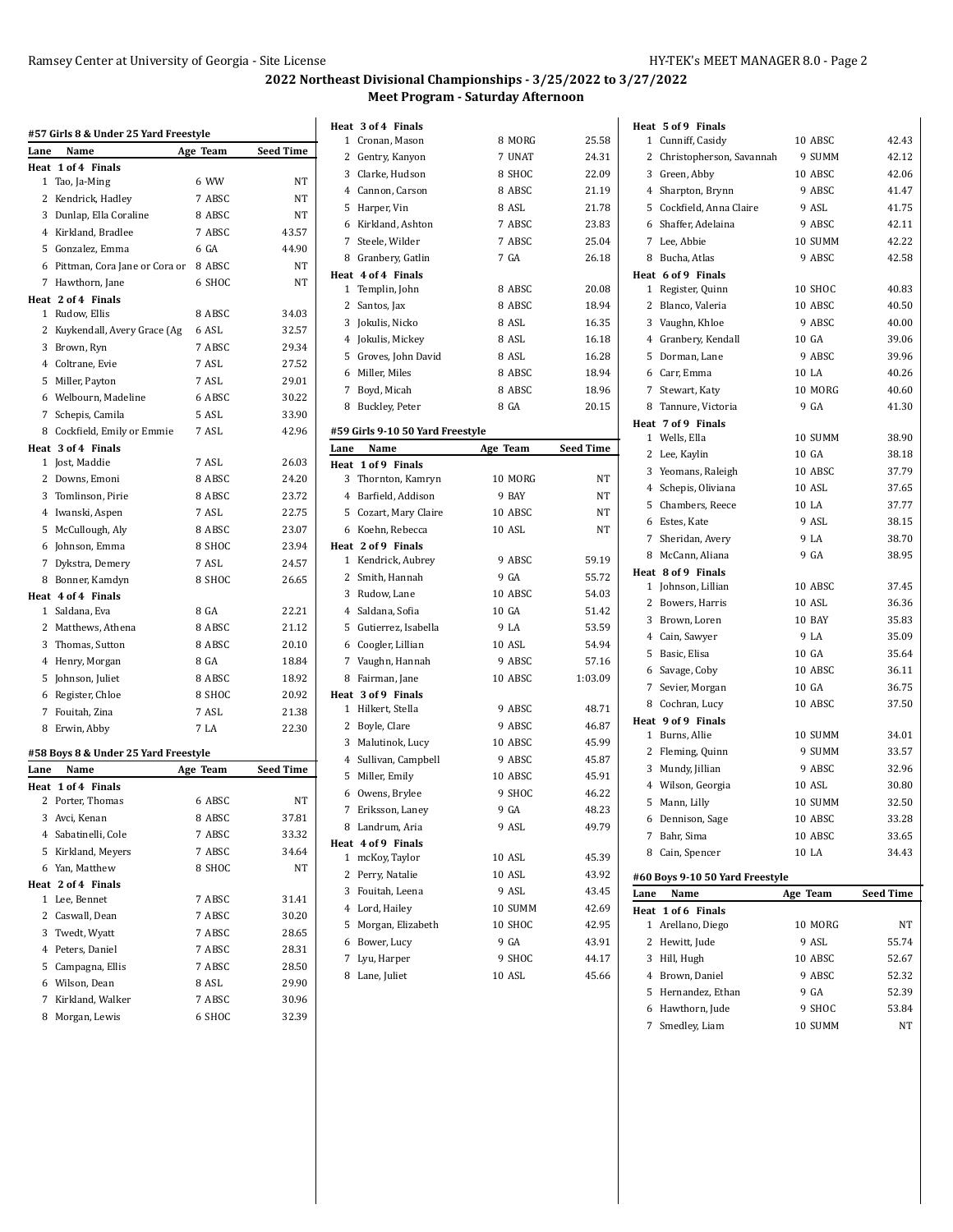|      | Heat 2 (#60 Boys 9-10 50 Yard Freestyle) |             |           |
|------|------------------------------------------|-------------|-----------|
| 1    | Green, Zackary                           | 10 ABSC     | 51.95     |
|      | 2 Powers, Owen                           | 10 ABSC     | 49.48     |
|      | 3 Lorren, Carter                         | 9 SHOC      | 47.11     |
|      | 4 McKay, Iain                            | 9 LA        | 46.49     |
|      | 5 King, Ethan                            | 9 ABSC      | 46.85     |
|      | 6 Buckley, William                       | 9 GA        | 47.70     |
|      | 7 Trice, Liam                            | 10 MORG     | 51.03     |
|      | 8 Matthews, Tucker                       | 9 ABSC      | 52.17     |
|      | Heat 3 of 6 Finals                       |             |           |
|      | 1 Muhaimin, Najeeb                       | 9 GA        | 45.79     |
|      | 2 Reed, Gavin                            | 9 ABSC      | 44.38     |
|      | 3 Li, Jacob                              | 9 ABSC      | 42.51     |
|      | 4 Clarkson, Hank                         | 10 LA       | 42.17     |
|      | 5 Babcock, Lucas                         | 9 GA        | 42.47     |
|      | 6 Chang, Dax                             | 9 ABSC      | 43.15     |
|      | 7 Guidry, Graham                         | 9 ABSC      | 45.77     |
|      | 8 Pickeral, Blake                        | 10 GA       | 45.96     |
|      | Heat 4 of 6 Finals                       |             |           |
|      | 1 Patel, Rian                            | 9 UNAT      | 41.48     |
|      | 2 Campagna, Owen                         | 10 ABSC     | 40.94     |
|      | 3 Passman, Aaron                         | 9 GA        | 39.81     |
|      | 4 Alhmoud, Jad                           | 9 GA        | 39.72     |
|      | 5 Offutt, Grant                          | 10 SHOC     | 39.76     |
|      | 6 Robinson, Nevan                        | 10 LA       | 40.10     |
|      | 7 Chang, James                           | 10 GA       | 41.16     |
|      | 8 Bowers, Aidan                          | 10 ASL      | 41.78     |
|      | Heat 5 of 6 Finals<br>1 Webb, Silas      | 9 ABSC      | 38.67     |
|      | 2 Mathew, Jacob                          | 9 GA        | 38.27     |
|      | 3 Thomas, Brooks                         | 10 ABSC     | 38.20     |
|      | 4 Wald, Benjamin                         | 10 BAY      | 35.60     |
|      | 5 El-Alam, Jude                          | 9 GA        | 36.91     |
|      | 6 McCullough, Nolan                      | 10 ABSC     | 38.22     |
|      | 7 Adams, Garrett                         | 10 GA       | 38.44     |
|      | 8 Erwin, Joshua                          | 10 LA       | 38.96     |
|      | Heat 6 of 6 Finals                       |             |           |
|      | 1 McLeroy, Logan                         | 10 UNAT     | 33.74     |
|      | 2 Riggle, Harrison                       | 10 GA       | 33.44     |
|      | 3 Matveev, Alex                          | 9 GA        | 33.01     |
|      | 4 McGee, Grant                           | 10 GA       | 32.44     |
|      | 5 Gutierrez, Matthew                     | 10 LA       | 32.68     |
|      | 6 Stanton, Jude                          | 10 GA       | 33.38     |
|      | 7 Tao, Ye-Han                            | 10 WW       | 33.47     |
|      | 8 McCulley, Mickey                       | 10 ASL      | 34.60     |
|      |                                          |             |           |
|      | #61 Girls 8 & Under 50 Yard Breaststroke |             |           |
| Lane | Name                                     | Age Team    | Seed Time |
|      | Heat 1 of 3 Finals                       | $A$ $C$ $T$ |           |

| eat 1 of 3 Finals    |        |           |
|----------------------|--------|-----------|
| 3 Dykstra, Demery    | 7 ASL  | NΤ        |
| 4 Jost, Maddie       | 7 ASL  | <b>NT</b> |
| 5 Miller, Payton     | 7 ASL  | <b>NT</b> |
| 6 Welbourn, Madeline | 6 ABSC | NT        |
|                      |        |           |

|              | Heat 2 of 3 Finals                      |        |           |
|--------------|-----------------------------------------|--------|-----------|
| 1            | Rudow, Ellis                            | 8 ABSC | <b>NT</b> |
| $\mathbf{2}$ | Dunlap, Ella Coraline                   | 8 ABSC | <b>NT</b> |
| 3            | Kendrick, Hadley                        | 7 ABSC | 1:30.10   |
| 4            | Cole, Hadley                            | 8 ABSC | 1:23.65   |
|              | 5 Coltrane, Evie                        | 7 ASL  | 1:27.95   |
| 6            | Kuykendall, Avery Grace (Ag             | 6 ASL  | 1:35.97   |
| 7            | Thomas, Sutton                          | 8 ABSC | <b>NT</b> |
| 8            | Cockfield, Emily or Emmie               | 7 ASL  | NT        |
|              | Heat 3 of 3 Finals                      |        |           |
| 1            | Bonner, Kamdyn                          | 8 SHOC | 1:16.62   |
| 2            | Petersen, Lina                          | 8 ASL  | 1:11.84   |
| 3            | Phillips, Lindy                         | 8 ABSC | 1:01.10   |
| 4            | Johnson, Juliet                         | 8 ABSC | 54.62     |
|              | 5 Wheatley, Brooklyn                    | 8 ABSC | 59.71     |
| 6            | Erwin, Abby                             | 7 LA   | 1:08.01   |
| 7            | Register, Chloe                         | 8 SHOC | 1:15.83   |
| 8            | Saldana, Eva                            | 8 GA   | 1:16.73   |
|              | #62 Boys 8 & Under 50 Yard Breaststroke |        |           |

| Lane | Name                                 | Age Team | <b>Seed Time</b> |
|------|--------------------------------------|----------|------------------|
| Heat | 1 of 2 Finals                        |          |                  |
| 1    | Campagna, Ellis                      | 7 ABSC   | NT               |
| 2    | Lee, Bennet                          | 7 ABSC   | <b>NT</b>        |
| 3    | Sabatinelli, Cole                    | 7 ABSC   | <b>NT</b>        |
| 4    | Yan. Matthew                         | 8 SHOC   | <b>NT</b>        |
| 5    | Steele, Wilder                       | 7 ABSC   | <b>NT</b>        |
| 6    | Peacock, Owen                        | 7 ABSC   | <b>NT</b>        |
| 7    | Kirkland, Meyers                     | 7 ABSC   | <b>NT</b>        |
| 8    | Gentry, Kanyon                       | 7 UNAT   | <b>NT</b>        |
|      | Heat 2 of 2 Finals                   |          |                  |
| 1    | Townsend, Carter                     | 8 ABSC   | <b>NT</b>        |
| 2    | Caswall, Dean                        | 7 ABSC   | 1:22.50          |
| 3    | Buckley, Peter                       | 8 GA     | 1:03.15          |
| 4    | Miller, Miles                        | 8 ABSC   | 53.60            |
| 5    | Granbery, Gatlin                     | 7 GA     | 1:03.04          |
| 6    | Wang, Hong-Yi                        | 8 ABSC   | 1:07.50          |
| 7    | Cannon, Carson                       | 8 ABSC   | <b>NT</b>        |
| 8    | Porter, JP                           | 8 ABSC   | NT               |
|      | #63 Girls 9-10 100 Yard Breaststroke |          |                  |
|      | Meet Qualifying: 1:58.09             |          |                  |
| Lane | Name                                 | Age Team | <b>Seed Time</b> |
| Heat | 1 of 5 Finals                        |          |                  |

|   | Heat 1 of 5 Finals    |         |         |
|---|-----------------------|---------|---------|
| 3 | Boyle, Clare          | 9 ABSC  | 1:58.09 |
|   | 4 Cozart, Mary Claire | 10 ABSC | 1:58.09 |
|   | 5 Owens, Brylee       | 9 SHOC  | 1:58.09 |
|   | Heat 2 of 5 Finals    |         |         |
|   | 1 Sullivan, Campbell  | 9 ABSC  | 1:58.09 |
|   | 2 Shaffer, Adelaina   | 9 ABSC  | 1:58.09 |
|   | 3 Lyu, Harper         | 9 SHOC  | 1:58.09 |
|   | 4 Sharpton, Brynn     | 9 ABSC  | 1:58.09 |
|   | 5 Green, Abby         | 10 ABSC | 1:58.09 |
|   | 6 Cunniff, Casidy     | 10 ABSC | 1:58.09 |
| 7 | Miller, Emily         | 10 ABSC | 1:58.09 |
| 8 | Yeomans, Raleigh      | 10 ABSC | 1:58.09 |

|                | Heat 3 of 5 Finals                     |          |                  |
|----------------|----------------------------------------|----------|------------------|
|                | 1 Fairman, Jane                        | 10 ABSC  | 1:58.09          |
| $\overline{2}$ | Petersen, Sofia                        | 10 ASL   | 1:57.22          |
|                | 3 Barfield, Addison                    | 9 BAY    | 1:57.01          |
|                | 4 Christopherson, Savannah             | 9 SUMM   | 1:56.09          |
|                | 5 Malutinok, Lucy                      | 10 ABSC  | 1:56.57          |
|                | 6 Bowers, Harris                       | 10 ASL   | 1:57.22          |
|                | 7 Koehn, Rebecca                       | 10 ASL   | 1:57.22          |
|                | 8 Vaughn, Hannah                       | 9 ABSC   | 1:58.09          |
|                | Heat 4 of 5 Finals                     |          |                  |
|                | 1 Savage, Coby                         | 10 ABSC  | 1:53.34          |
|                | 2 Schepis, Oliviana                    | 10 ASL   | 1:49.27          |
|                | 3 Chambers, Reece                      | 10 LA    | 1:48.66          |
|                | 4 Wells, Ella                          | 10 SUMM  | 1:46.07          |
|                | 5 Sevier, Morgan                       | 10 GA    | 1:47.57          |
|                | 6 Carr, Emma                           | 10 LA    | 1:49.07          |
|                | 7 McCann, Aliana                       | 9 GA     | 1:53.07          |
|                | 8 Cochran, Lucy                        | 10 ABSC  | 1:53.37          |
|                | Heat 5 of 5 Finals                     |          |                  |
|                | 1 Groves, Kathryn                      | 10 ASL   | 1:43.53          |
|                | 2 Dorman, Lane                         | 9 ABSC   | 1:41.84          |
|                | 3 Cain, Spencer                        | 10 LA    | 1:36.36          |
|                | 4 Mundy, Jillian                       | 9 ABSC   | 1:35.79          |
| 5              | Dennison, Sage                         | 10 ABSC  | 1:36.13          |
| 6              | Johnson, Lillian                       | 10 ABSC  | 1:36.80          |
| 7              | Brown, Loren                           | 10 BAY   | 1:42.29          |
|                | 8 Wilson, Georgia                      | 10 ASL   | 1:45.38          |
|                | #64 Boys 9-10 100 Yard Breaststroke    |          |                  |
|                |                                        |          |                  |
|                | Meet Qualifying: 1:53.59               |          |                  |
| Lane           | Name                                   | Age Team | <b>Seed Time</b> |
|                | Heat 1 of 2 Finals                     |          |                  |
|                | 2 Li, Jacob                            | 9 ABSC   | 1:53.59          |
| 3              | Powers, Owen                           | 10 ABSC  | 1:53.59          |
|                | 4 Brown, Daniel                        | 9 ABSC   | 1:53.00          |
|                | 5 Hill, Hugh                           | 10 ABSC  | 1:53.58          |
|                | 6 Chang, Dax                           | 9 ABSC   | 1:53.59          |
|                | 7 McCullough, Nolan                    | 10 ABSC  | 1:53.59          |
|                | Heat 2 of 2 Finals                     |          |                  |
|                | 1 Campagna, Owen                       | 10 ABSC  | 1:51.16          |
|                | 2 Patel, Rian                          | 9 UNAT   | 1:50.26          |
| 3              | Thomas, Brooks                         | 10 ABSC  | 1:42.97          |
|                | 4 Price, Sam                           | 10 ABSC  | 1:35.62          |
| 5              | McGee, Grant                           | 10 GA    | 1:42.74          |
|                | 6 Matveev, Alex                        | 9 GA     | 1:44.87          |
|                | 7 Clarkson, Hank                       | 10 LA    | 1:50.37          |
|                | 8 Lee, Harrison                        | 10 ASL   | 1:52.22          |
|                | #65 Girls 8 & Under 25 Yard Backstroke |          |                  |
| Lane           | Name                                   | Age Team | <b>Seed Time</b> |
|                | Heat 1 of 4 Finals                     |          |                  |
| $\mathbf{1}$   | Miller, Payton                         | 7 ASL    | NΤ               |
| $\overline{2}$ | Dunlap, Ella Coraline                  | 8 ABSC   | NΤ               |
| 3              | Hawthorn, Jane                         | 6 SHOC   | 44.38            |
|                | 4 Kirkland, Bradlee                    | 7 ABSC   | 38.44            |
|                | 5 Cockfield, Emily or Emmie            | 7 ASL    | 38.50            |
|                | 6 Gonzalez, Emma                       | 6 GA     | 48.68            |
| 7              | Pittman, Cora Jane or Cora or          | 8 ABSC   | NΤ               |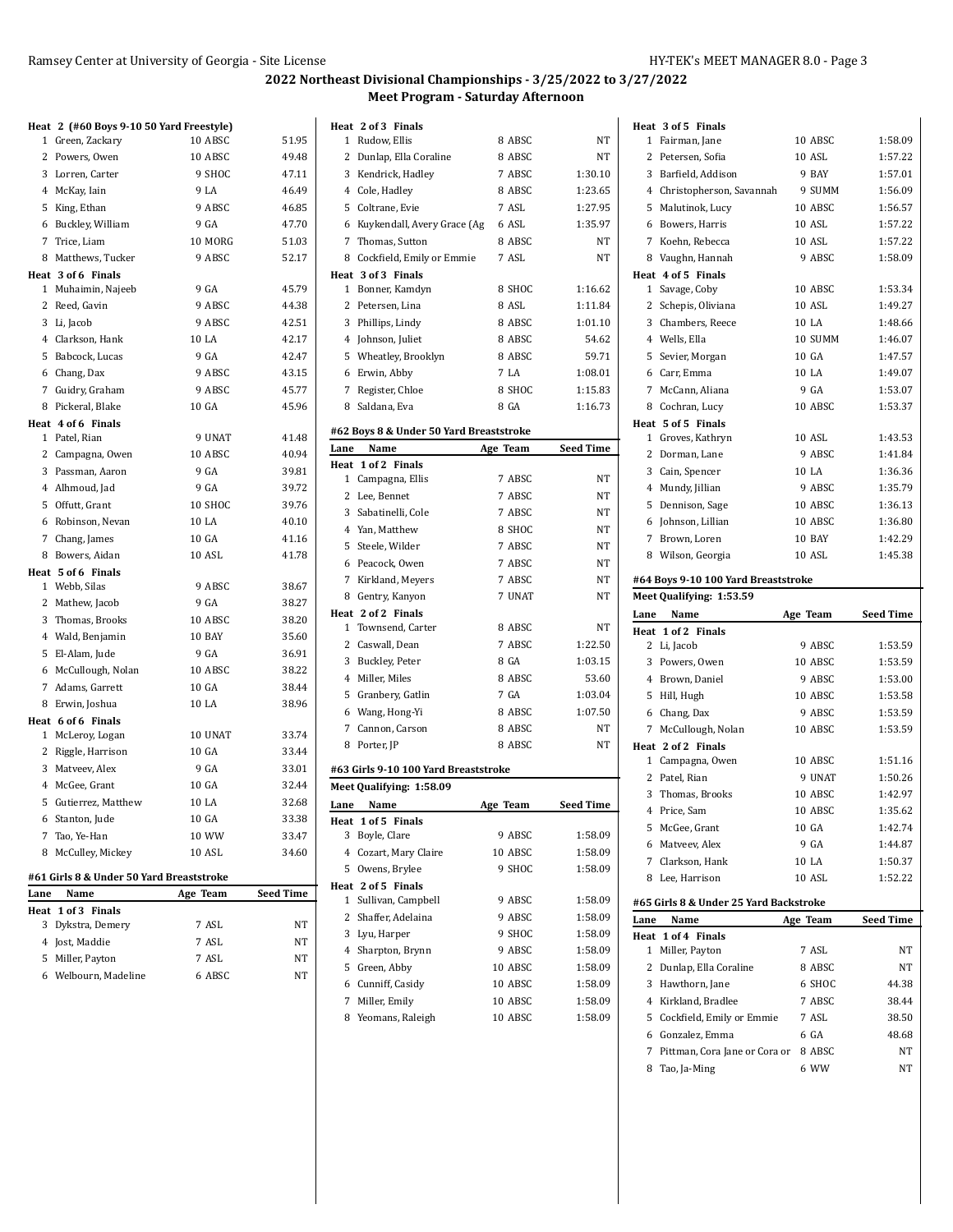|      | Heat 2 (#65 Girls 8 & Under 25 Yard Backstroke) |                 |                |
|------|-------------------------------------------------|-----------------|----------------|
| 1    | Petersen, Lina                                  | 8 ASL           | 32.25          |
|      | 2 Rudow, Ellis                                  | 8 ABSC          | 30.93          |
|      | 3 Downs, Emoni                                  | 8 ABSC          | 29.46          |
|      | 4 Brown, Ryn                                    | 7 ABSC          | 29.00          |
|      | 5 Coltrane, Evie                                | 7 ASL           | 29.12          |
|      | 6 Kendrick, Hadley                              | 7 ABSC          | 29.48          |
|      | 7 Schepis, Camila                               | 5 ASL           | 31.26          |
|      | 8 Kuykendall, Avery Grace (Ag                   | 6 ASL           | 32.75          |
|      | Heat 3 of 4 Finals<br>1 Johnson, Emma           | 8 SHOC          | 28.52          |
|      | 2 Wheatley, Brooklyn                            | 8 ABSC          | 27.28          |
|      | 3 McCullough, Aly                               | 8 ABSC          | 26.87          |
|      | 4 Matthews, Athena                              | 8 ABSC          | 26.12          |
|      | 5 Register, Chloe                               | 8 SHOC          | 26.50          |
|      | 6 Welbourn, Madeline                            | 6 ABSC          | 27.13          |
|      |                                                 | 7 ASL           | 27.56          |
|      | 7 Iwanski, Aspen                                | 8 SHOC          | 28.69          |
|      | 8 Bonner, Kamdyn<br>Heat 4 of 4 Finals          |                 |                |
|      | 1 Dykstra, Demery                               | 7 ASL           | 25.49          |
|      | 2 Cole, Hadley                                  | 8 ABSC          | 25.20          |
|      | 3 Tomlinson, Pirie                              | 8 ABSC          | 24.93          |
|      | 4 Henry, Morgan                                 | 8 GA            | 22.40          |
|      | 5 Thomas, Sutton                                | 8 ABSC          | 23.20          |
|      | 6 Erwin, Abby                                   | 7 LA            | 25.15          |
|      | 7 Saldana, Eva                                  | 8 GA            | 25.46          |
|      | 8 Phillips, Lindy                               | 8 ABSC          | 25.62          |
|      |                                                 |                 |                |
|      | #66 Boys 8 & Under 25 Yard Backstroke           |                 |                |
| Lane | Name                                            | Age Team        | Seed Time      |
|      | Heat 1 of 4 Finals                              |                 |                |
| 1    | Morgan, Lewis                                   | 6 SHOC          | ΝT             |
|      | 2 Yan, Matthew                                  | 8 SHOC          | NT             |
|      | 3 Porter, Thomas                                | 6 ABSC          | 35.90          |
|      | 4 Kirkland, Meyers                              | 7 ABSC          | 34.92          |
|      | 5 Peters, Daniel                                |                 |                |
|      |                                                 | 7 ABSC          | 35.65          |
|      | 6 Avci, Kenan                                   | 8 ABSC          | 42.95          |
|      | 7 Wang, Hong-Yi                                 | 8 ABSC          | <b>NT</b>      |
|      | Heat 2 of 4 Finals                              |                 |                |
|      | 1 Peacock, Owen                                 | 7 ABSC          | 32.76          |
|      | 2 Kirkland, Walker                              | 7 ABSC          | 32.63          |
|      | 3 Clarke, Hudson                                | 8 SHOC          | 31.65          |
|      | 4 Twedt, Wyatt                                  | 7 ABSC          | 30.16          |
|      | 5 Caswall, Dean                                 | 7 ABSC          | 30.34          |
|      | 6 Porter, JP                                    | 8 ABSC          | 32.06          |
|      | 7 Campagna, Ellis                               | 7 ABSC          | 32.75          |
|      | 8 Lee, Bennet                                   | 7 ABSC          | 34.82          |
|      | Heat 3 of 4 Finals                              |                 |                |
|      | 1 Cronan, Mason                                 | 8 MORG          | 28.33          |
|      | 2 Kirkland, Ashton                              | 7 ABSC          | 27.63          |
|      | 3 Cannon, Carson                                | 8 ABSC          | 25.82          |
|      | 4 Granbery, Gatlin                              | 7 GA            | 25.03          |
|      | 5 Wilson, Dean                                  | 8 ASL           | 25.08          |
|      | 6 Townsend, Carter                              | 8 ABSC          | 26.72          |
|      | 7 Steele, Wilder<br>8 Harper, Vin               | 7 ABSC<br>8 ASL | 27.84<br>29.21 |

|              | Heat 4 of 4 Finals                |          |                  |
|--------------|-----------------------------------|----------|------------------|
|              | 1 Santos, Jax                     | 8 ABSC   | 24.24            |
|              | 2 Buckley, Peter                  | 8 GA     | 22.82            |
|              | 3 Boyd, Micah                     | 8 ABSC   | 20.47            |
|              | 4 Jokulis, Mickey                 | 8 ASL    | 19.81            |
|              | 5 Jokulis, Nicko                  | 8 ASL    | 20.39            |
|              | 6 Miller, Miles                   | 8 ABSC   | 22.52            |
|              | 7 Templin, John                   | 8 ABSC   | 23.37            |
|              | 8 Gentry, Kanyon                  | 7 UNAT   | 24.31            |
|              | #67 Girls 9-10 50 Yard Backstroke |          |                  |
| Lane         | Name                              | Age Team | <b>Seed Time</b> |
|              | Heat 1 of 9 Finals                |          |                  |
|              | 3 Rudow, Lane                     | 10 ABSC  | NT               |
|              | 4 Koehn, Rebecca                  | 10 ASL   | ΝT               |
|              | 5 Cozart, Mary Claire             | 10 ABSC  | NT               |
|              | Heat 2 of 9 Finals                |          |                  |
|              | 2 Barfield, Addison               | 9 BAY    | NT               |
|              | 3 Fairman, Jane                   | 10 ABSC  | 1:06.13          |
|              | 4 Kendrick, Aubrey                | 9 ABSC   | 1:03.49          |
|              | 5 Smith, Hannah                   | 9 GA     | 1:05.98          |
|              | 6 Cockfield, Anna Claire          | 9 ASL    | 1:11.10          |
|              | 7 Thornton, Kamryn                | 10 MORG  | <b>NT</b>        |
|              | Heat 3 of 9 Finals                |          |                  |
|              | 1 Gutierrez, Isabella             | 9 LA     | 1:01.16          |
|              | 2 Eriksson, Laney                 | 9 GA     | 57.21            |
|              | 3 Hilkert, Stella                 | 9 ABSC   | 56.75            |
|              | 4 Lane, Juliet                    | 10 ASL   | 54.98            |
|              | 5 Sharpton, Brynn                 | 9 ABSC   | 55.01            |
|              | 6 Boyle, Clare                    | 9 ABSC   | 56.84            |
|              | 7 Landrum, Aria                   | 9 ASL    | 1:00.00          |
|              | 8 Vaughn, Hannah                  | 9 ABSC   | 1:01.31          |
|              | Heat 4 of 9 Finals                |          |                  |
|              | 1 Lyu, Harper                     | 9 SHOC   | 53.34            |
|              | 2 mcKoy, Taylor                   | 10 ASL   | 52.97            |
|              | 3 Malutinok, Lucy                 | 10 ABSC  | 51.70            |
|              | 4 Bucha, Atlas                    | 9 ABSC   | 51.29            |
|              | 5 Green, Abby                     | 10 ABSC  | 51.63            |
|              | 6 Vaughn, Khloe                   | 9 ABSC   | 52.12            |
|              | 7 Stewart, Katy                   | 10 MORG  | 53.32            |
|              | 8 Coogler, Lillian                | 10 ASL   | 54.31            |
|              | Heat 5 of 9 Finals                |          |                  |
|              | 1 Saldana, Sofia                  | 10 GA    | 51.21            |
| 2            | Petersen, Sofia                   | 10 ASL   | 50.12            |
| 3            | Miller, Emily                     | 10 ABSC  | 49.50            |
|              | 4 Morgan, Elizabeth               | 10 SHOC  | 48.79            |
|              | 5 Shaffer, Adelaina               | 9 ABSC   | 49.20            |
|              | 6 Fouitah, Leena                  | 9 ASL    | 49.89            |
| 7            | Perry, Natalie                    | 10 ASL   | 51.04            |
|              | 8 Owens, Brylee                   | 9 SHOC   | 51.22            |
|              | Heat 6 of 9 Finals                |          |                  |
| $\mathbf{1}$ | Cochran, Lucy                     | 10 ABSC  | 48.09            |
| 2            | Christopherson, Savannah          | 9 SUMM   | 47.45            |
|              | 3 Register, Quinn                 | 10 SHOC  | 47.30            |
|              | 4 Chambers, Reece                 | 10 LA    | 47.01            |
|              | 5 Tannure, Victoria               | 9 GA     | 47.21            |
|              | 6 Sullivan, Campbell              | 9 ABSC   | 47.44            |
| 7            | Estes, Kate                       | 9 ASL    | 47.63            |
| 8            | Lee, Abbie                        | 10 SUMM  | 48.21            |

| Heat 7 of 9 Finals                 |          |                  |
|------------------------------------|----------|------------------|
| 1 Wells, Ella                      | 10 SUMM  | 46.76            |
| 2 Granbery, Kendall                | 10 GA    | 46.32            |
| 3 Johnson, Lillian                 | 10 ABSC  | 45.83            |
| 4 Sevier, Morgan                   | 10 GA    | 44.03            |
| 5 Lee, Kaylin                      | 10 GA    | 44.20            |
| 6 McCann, Aliana                   | 9 GA     | 46.19            |
| 7 Sheridan, Avery                  | 9 LA     | 46.41            |
| 8 Lord, Hailey                     | 10 SUMM  | 46.98            |
| Heat 8 of 9 Finals                 |          |                  |
| 1 Carr, Emma                       | 10 LA    | 43.30            |
| 2 Cunniff, Casidy                  | 10 ABSC  | 42.63            |
| 3 Basic, Elisa                     | 10 GA    | 42.53            |
| 4 Burns, Allie                     | 10 SUMM  | 41.51            |
| 5 Bower, Lucy                      | 9 GA     | 42.49            |
| 6 Cain, Spencer                    | 10 LA    | 42.56            |
| 7 Blanco, Valeria                  | 10 ABSC  | 42.87            |
| 8 Dorman, Lane                     | 9 ABSC   | 43.57            |
| Heat 9 of 9 Finals                 |          |                  |
| 1 Fleming, Quinn                   | 9 SUMM   | 40.00            |
| 2 Brown, Loren                     | 10 BAY   | 39.46            |
| 3 Cain, Sawyer                     | 9 LA     | 38.53            |
| 4 Bahr, Sima                       | 10 ABSC  | 38.01            |
| 5 Yeomans, Raleigh                 | 10 ABSC  | 38.02            |
| 6 Savage, Coby                     | 10 ABSC  | 38.62            |
| 7 Wilson, Georgia                  | 10 ASL   | 39.79            |
| Mann, Lilly<br>8                   | 10 SUMM  | 41.12            |
|                                    |          |                  |
|                                    |          |                  |
| #68 Boys 9-10 50 Yard Backstroke   |          |                  |
| Lane<br>Name                       | Age Team | <b>Seed Time</b> |
| Heat 1 of 6 Finals                 |          |                  |
| Matthews, Tucker<br>1              | 9 ABSC   | NΤ               |
| 2 Thomas, Brooks                   | 10 ABSC  | NΤ               |
| 3 Hawthorn, Jude                   | 9 SHOC   | NΤ               |
| 4 Brown, Daniel                    | 9 ABSC   | 1:13.34          |
| 5 Arellano, Diego                  | 10 MORG  | NT               |
| 6 Smedley, Liam                    | 10 SUMM  | NΤ               |
| 7 Guidry, Graham                   | 9 ABSC   | NΤ               |
| 8 Tao, Ye-Han                      | 10 WW    | NT               |
| Heat 2 of 6 Finals                 |          |                  |
| 1 Hewitt, Jude                     | 9 ASL    | 1:02.57          |
| 2 Hill, Hugh                       | 10 ABSC  | 1:01.70          |
| 3<br>Campagna, Owen                | 10 ABSC  | 1:01.40          |
| Lorren, Carter<br>4                | 9 SHOC   | 56.18            |
| 5<br>Hernandez, Ethan              | 9 GA     | 58.39            |
| 6 Powers, Owen                     | 10 ABSC  | 1:01.66          |
| 7 Alhmoud, Jad                     | 9 GA     | 1:01.90          |
| 8 Green, Zackary                   | 10 ABSC  | 1:03.40          |
| Heat 3 of 6 Finals                 |          |                  |
| Muhaimin, Najeeb<br>1              | 9 GA     | 55.51            |
| $\overline{c}$<br>Trice, Liam      | 10 MORG  | 54.29            |
| 3 Reed, Gavin                      | 9 ABSC   | 53.03            |
| King, Ethan<br>4                   | 9 ABSC   | 52.34            |
| McKay, Iain<br>5                   | 9 LA     | 52.66            |
| Babcock, Lucas<br>6                | 9 GA     | 53.53            |
| 7<br>Li, Jacob<br>Buckley, William | 9 ABSC   | 54.98            |